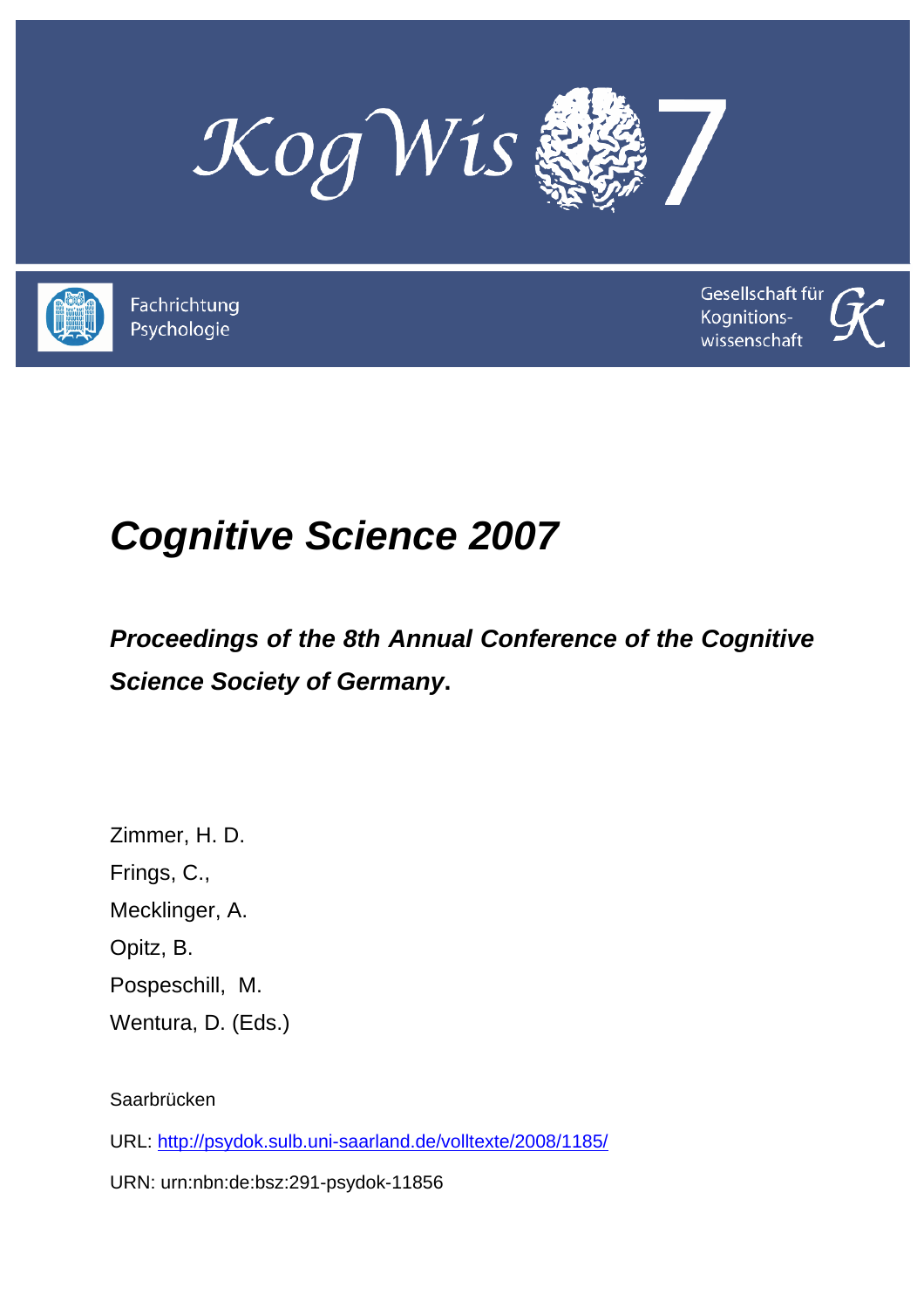### *Cognitive Science 2007. Proceedings of the 8th Annual Conference of the Cognitive Science Society of Germany***.**

#### **Content**

| Weiß, Petra <sup>1</sup> ; Pfeiffer, Thies <sup>2</sup> ;<br>Schaffranietz, Gesche <sup>1</sup> & Rickheit,<br>Gert <sup>1</sup><br>1 Fakultät für Linguistik und<br>Literaturwissenschaft/SFB 673 | Coordination in dialog: Alignment of object<br>naming in the Jigsaw Map Game.                                                          |
|----------------------------------------------------------------------------------------------------------------------------------------------------------------------------------------------------|----------------------------------------------------------------------------------------------------------------------------------------|
| 2 AI & VR Lab, Technische Fakultät<br>Universität Bielefeld                                                                                                                                        |                                                                                                                                        |
| Baumotte, Henrike <sup>12</sup> ;                                                                                                                                                                  | Lexical access from spectrum? Phonetic                                                                                                 |
| Müller, Horst M. <sup>1</sup> & Dogil, Grzegorz <sup>2</sup><br>1 Experimental Neurolinguistics Group,<br>University of Bielefeld, Germany                                                         | properties of proper names and common nouns<br>in German and Mandarin Chinese                                                          |
| 2 Experimental Phonetics Group,<br>Institute for Natural Language Processing,<br>Univ. of Stuttgart, Stuttgart                                                                                     |                                                                                                                                        |
| Baumotte, Henrike & Dogil, Grzegorz                                                                                                                                                                | State of the art of phonetic language aptitude                                                                                         |
| <b>Experimental Phonetics Group,</b><br>Institute for Natural Language Processing,<br>Univ. of Stuttgart, Stuttgart                                                                                | linking phonetic as well as phonological models<br>to empirical neuroimaging (neurolinguistic)<br>research                             |
| Lewandowski, Natalie <sup>1</sup> ; Jilka <sup>2</sup> ,<br>Matthias; Rota <sup>1</sup> , Giuseppina;<br>Reiterer <sup>3,1</sup> , Susanne & Dogil <sup>1</sup> , Grzegorz                         | Phonetic convergence as a paradigm<br>of<br>showing phonetic talent in foreign language<br>acquisition. Institute for Natural Language |
| 1 Experimental Phonetics Group, Univ. of<br>Stuttgart;                                                                                                                                             | Processing,                                                                                                                            |
| 2 Institute for Linguistics, Anglistics,<br>Univ. of Stuttgart;                                                                                                                                    |                                                                                                                                        |
| 3 Dept. of Neuroradiology,<br>Section for Experimental MR of the CNS,<br>Univ. of Tübingen                                                                                                         |                                                                                                                                        |
| Bermeitinger, Christina; Frings,<br>Christian & Wentura, Dirk                                                                                                                                      | Repeated masked semantic priming with new<br>results: ERPs of a negative semantic priming<br>effect.                                   |
| Cognitive Psychology – Cognition and<br>Action Unit, Saarland Univ., Saarbrücken                                                                                                                   |                                                                                                                                        |
| <b>Tenbrink, Thora</b>                                                                                                                                                                             | Space, time, and the use of language: An                                                                                               |
| <b>SFB/TR 8 Spatial Cognition</b><br>Univ. of Bremen, Bremen                                                                                                                                       | investigation of relationships.                                                                                                        |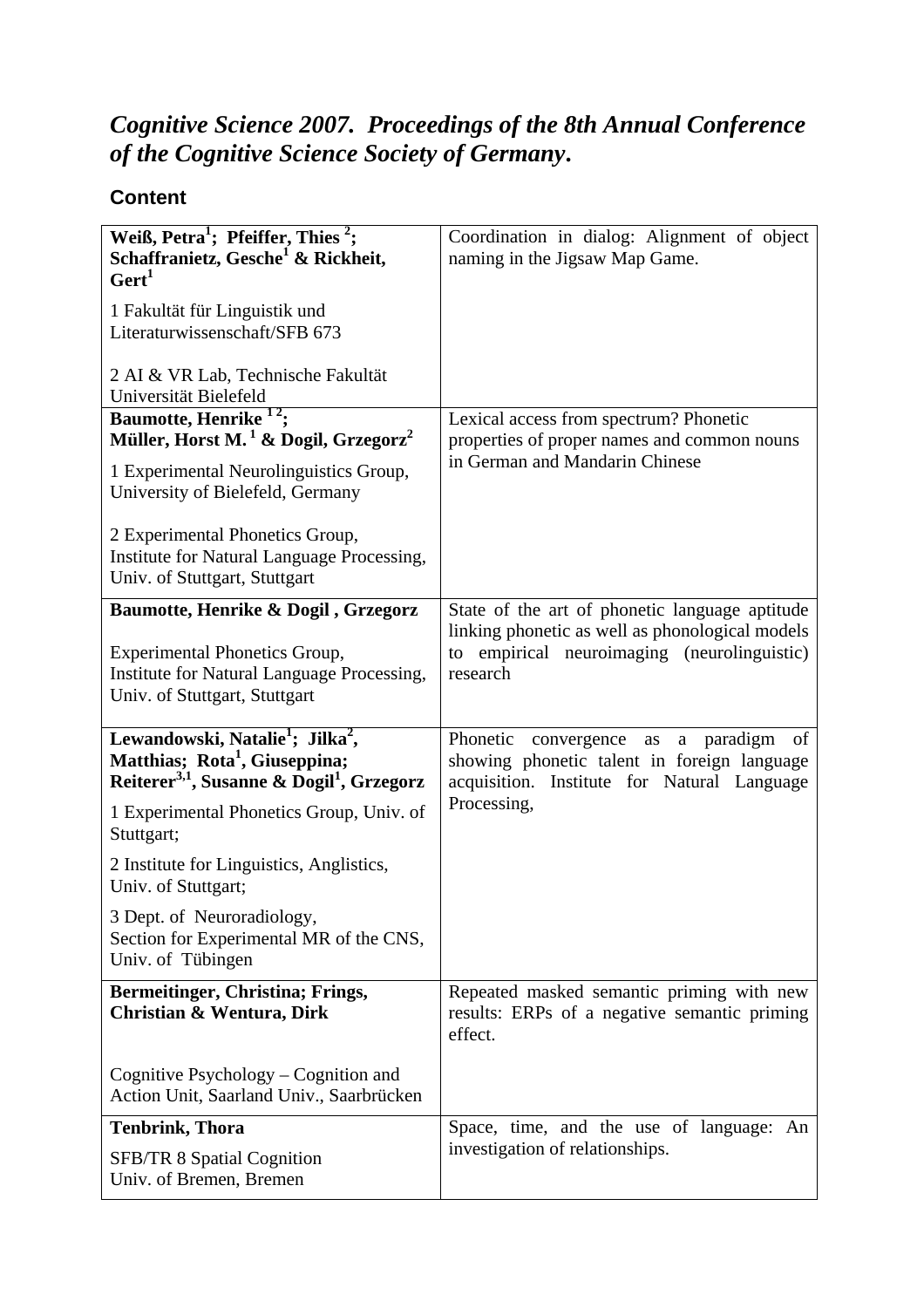| Strobach <sup>1</sup> , Tilo; Frensch <sup>1</sup> , Peter A.&<br>Schubert <sup>2</sup> , Torsten                                                            | The temporal stability of skilled dual-task<br>performance.                                        |
|--------------------------------------------------------------------------------------------------------------------------------------------------------------|----------------------------------------------------------------------------------------------------|
| Dept. of Psychology, General<br>Psychology, Humboldt Univ., Berlin;<br>Dept. of Psychology, Experimental<br>Psychology, Ludwig-Maximilians Univ.,<br>München |                                                                                                    |
| Aschersleben <sup>1</sup> , Gisa & Müsseler <sup>2</sup> ,<br><b>Jochen</b>                                                                                  | Dual-task performance while driving a car:<br>Age-related differences in critical situations.      |
| 1 Dept. of Psychology, Developmental<br>Psychology Unit, Saarland Univ.,<br>Saarbrücken;                                                                     |                                                                                                    |
| 2 Psychology Dept., RWTH Aachen<br>Univ., Aachen                                                                                                             |                                                                                                    |
| Polushkina <sup>1</sup> , Svetlana; Kühnberger <sup>2</sup> ,<br>Kai-Uwe & Gust <sup>2</sup> , Helmar                                                        | Solving systems of equations by analogy: An<br>experiment and a model.                             |
| 1 Research Training Group "Feedback<br>Based Quality Management in eLearning"<br>Univ. of Technology, Darmstadt,<br>Darmstadt;                               |                                                                                                    |
| 2 Institute of Cognitive Science, Univ. of<br>Osnabrück, Osnabrück                                                                                           |                                                                                                    |
| Weiler <sup>1</sup> , Daniel; Läer <sup>1</sup> , Leonard;<br>Engel <sup>2</sup> , Andreas K. & König <sup>1</sup> , Peter                                   | Unsupervised learning of reflexive and action-<br>affordances to<br>model<br>based<br>navigational |
| 1 Institute of Cognitive Science, Dept.<br>Neurobiopsychology, Univ. of Osnabrück,<br>Osnabrück;                                                             | behaviour.                                                                                         |
| 2 Dept. of Neurophysiology and<br>Pathophysiology, Univ. Medical Center<br>Hamburg-Eppendorf, Hamburg                                                        |                                                                                                    |
| Buechel, Eva; Vogt, Annamarie &<br><b>Opwis, Klaus</b>                                                                                                       | Pseudoneglect as a function of hand use and<br>line length.                                        |
| Dept. of Cognitive Psychology and<br>Methodology, Univ. of Basel, Basel                                                                                      |                                                                                                    |
| Brinkmann, Thorsten & Zimmer,<br>Hubert D.                                                                                                                   | Contributions<br>of<br>modality-specific<br>brain<br>regions to working<br>memory and long-term    |
| Brain and Cognition Unit, Dept. of<br>Psychology, Saarland Univ., Saarbrücken.                                                                               | memory: An ERP study.                                                                              |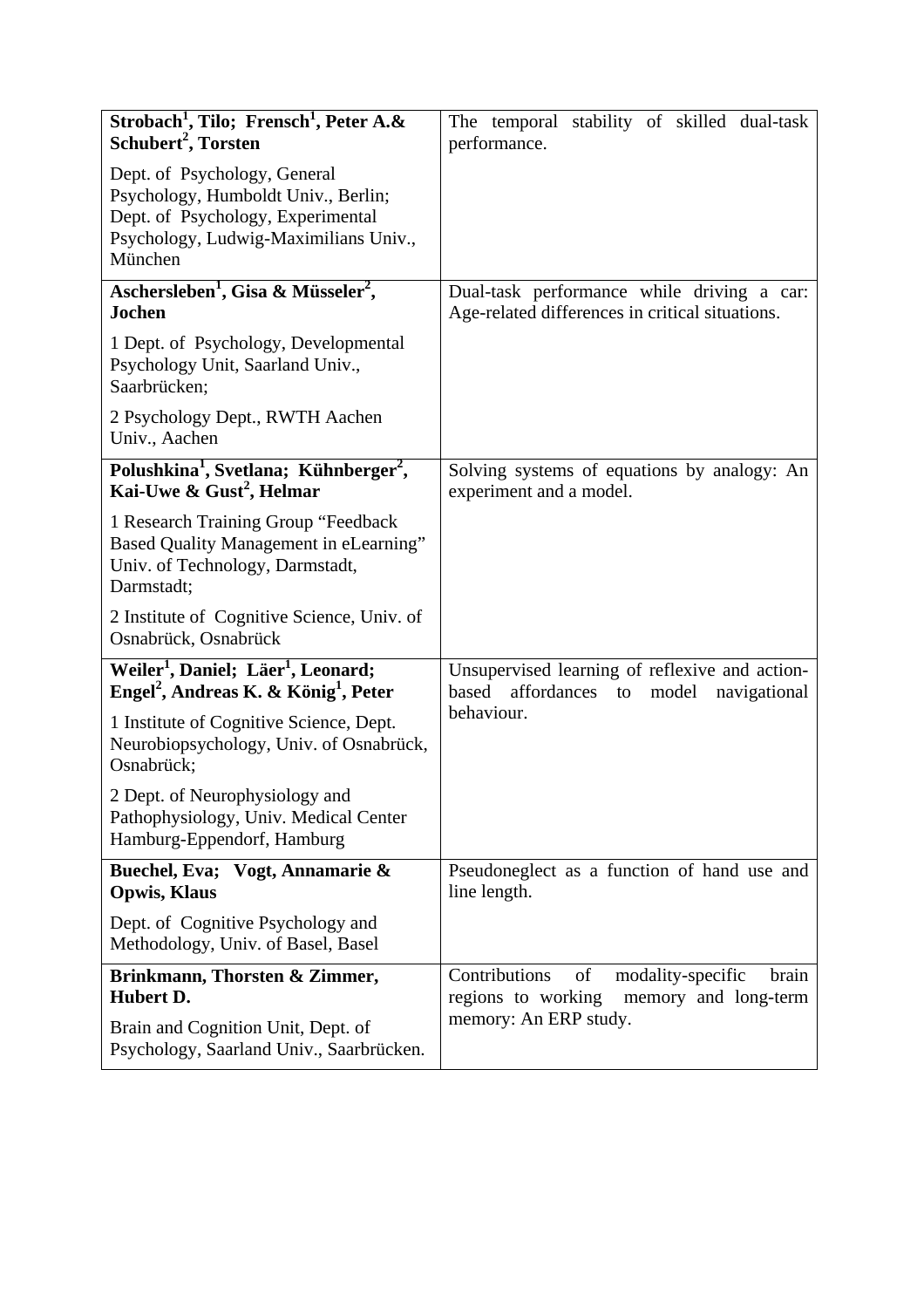#### **Dual-task performance while driving a car: Age-related differences in critical situations**

GISA ASCHERSLEBEN<sup>a</sup> & JOCHEN MÜSSELER<sup>b</sup>

<sup>a</sup> Department of Psychology, Developmental Psychology Unit Saarland University, Germany<sup>1</sup>

> <sup>b</sup>Psychology Department RWTH Aachen University

Dual task conditions are especially demanding for older drivers. For example, while driving a car the driver has to process additional information (e.g. from the navigation system) and to react in an appropriate way. Especially under demanding driving conditions impairments in reaction time have to be expected. One important factor is the cross-task compatibility, that is whether the information presented in the secondary task provides information, which is compatible or incompatible to the primary task. First results indicate that effects of cross-task compatibility depend on the relevance of the driving situation and on the direction of the response that has to be performed in the primary task, and not so much on the position at which the information is presented.

#### **Background**

 $\overline{a}$ 

Dual task situations are ubiquitous, at home as well as at work. Especially modern information technologies often require the coordination of different activities. For example, while driving a car the driver has to process additional information (e.g. from the navigation system or from the mobile phone) and to react in an appropriate way. This is especially the case for professional drivers like taxi drivers or lorry drivers. Under less demanding driving conditions, e.g. slow driving with low traffic density, the coordination of the primary task (driving the car) and the secondary task (manipulating the navigation system) might be relatively easy. However, under demanding driving conditions and especially in critical traffic situations, impairments in reaction times and driving errors can be expected. Thus, the aim of the present study was to analyze the impairments in performance that have to be expected under dual task conditions in critical traffic situations. We were especially interested in the age-related differences in performance.

Since the 1930s dual-task performance is an important topic in cognitive psychology (Telford, 1931). In a typical dual-task experiment, participants are required to react as fast as possible to two stimuli being presented in close succession. For example, participants are instructed to press a left/right key  $(R1)$  in response to a high/low tone  $(S1)$  and to say "blue" or "yellow" (R2) in response to a blue or yellow stimulus (S2). Under conditions with a short time interval (stimulus-onset asynchrony, SOA) between the presentation of S1 and S2 (i.e. S2 is presented

<sup>&</sup>lt;sup>1</sup> Address: Prof. Dr. Gisa Aschersleben, Department of Psychology, Developmental Psychology Unit, Saarland University, P.O. Box 15 11 50, D-66041 Saarbrücken, email: aschersleben@mx.uni-saarland.de, web: www.unisaarland.de/fak5/entwicklung, sponsorship*:* German Science Foundation (DFG Mu 1298/5).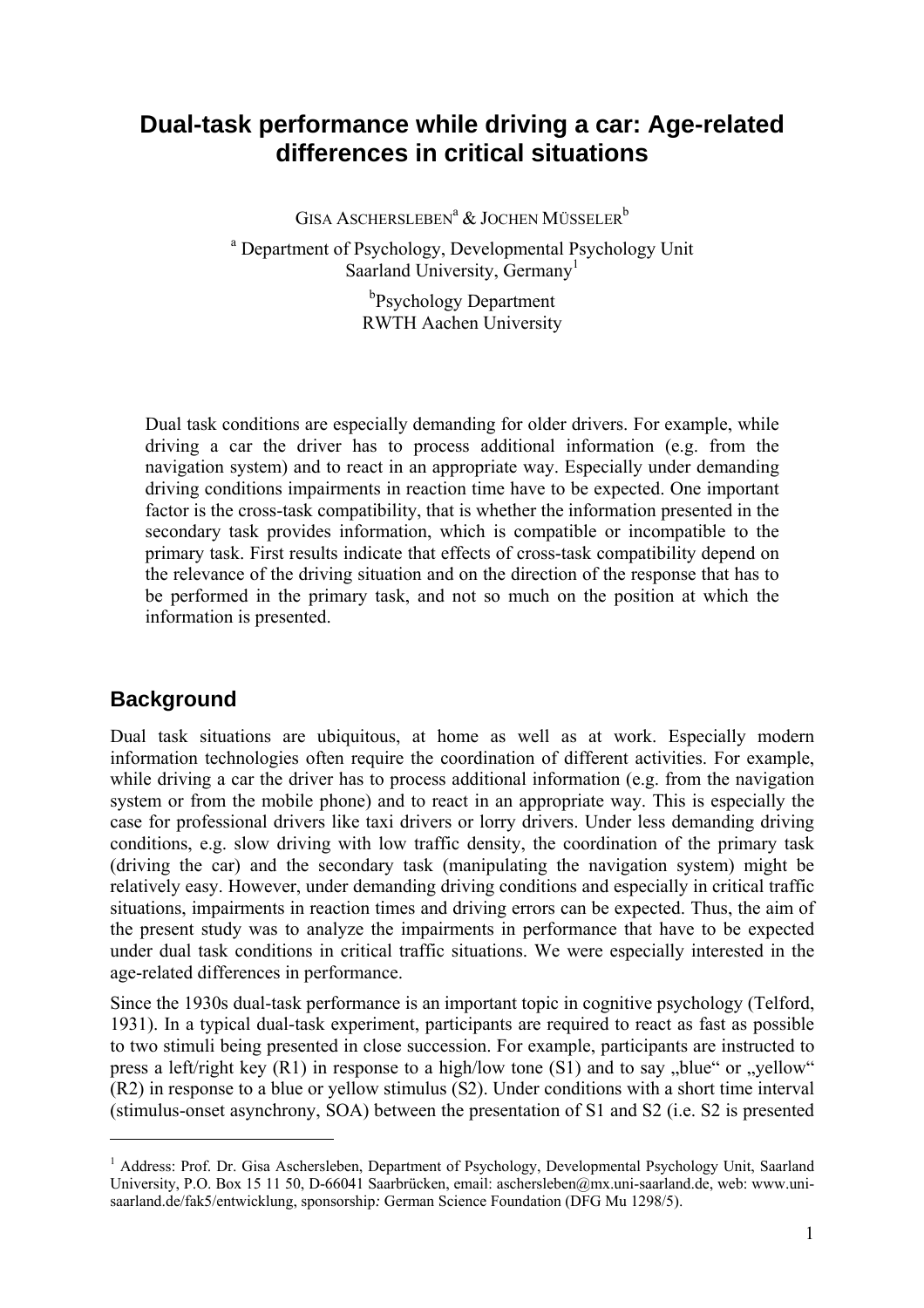when response preparation and production of R1 has not yet been completed), dramatic increases in reaction time and errors in the secondary task (S2-R2) are observed.

Until recently these impairments in performance were mainly explained by capacity limitations at the response selection stage (for an overview see Pashler, 1994). It had been assumed that two reactions could not be selected simultaneously because the central stage of response selection is limited to process one event at a time. As a consequence, response selection of the secondary task has to wait until response selection of the primary task had been completed (so-called "locus-of-slack" logic, see Fig. 1). More recent dual-task studies found evidence that processing S1 not only impairs the selection of R2, but also impairs perceptual encoding of S2. Using a go/no-go manipulation in the primary task Müsseler and Wühr (2002) could show that performance in the secondary task is impaired even under conditions under which only identification of the stimulus but no response selection is required in the primary task (see also Jolicœur, 1999). Moreover, by introducing compatibility relationships between tasks (for an overview see Lien & Proctor, 2002), it was shown that compatibility information could successfully bypass the response-selection bottleneck (Hommel, 1998; see also Müsseler, Koch, & Wühr, 2005; Müsseler, Wühr, & Umiltà, 2006). Based on these findings, it has to be assumed that sensory, cognitive as well as motoric processes on a central level are susceptible to interference in dual-task situations.



**Fig. 1** (A) Basic dual-task situation in the psychological refractory period paradigm (prp task). Participants are required to react to two successively presented stimuli (S1 and S2) with two different responses (R1 and R2). (B) Typical explanation based on the locus-of-slack logic. Response selection (RS) of the second task has to wait until RS of the first task terminated. As a result reaction times in the second task are lengthened by  $\Delta t$  (P = perceptual processing,  $RS =$  response selection,  $M =$  motor processes,  $SOA =$  stimulus onset asynchrony).

Concering dual-task effects in driving situations, it has been shown in various studies that, for example, using a mobile phone when driving distracts the driver (for a recent overview see Dragutinovic & Twisk, 2005): It not only causes physical distraction (when drivers have to simultaneously operate their mobile phone and operate their vehicle) but also cognitive distraction. Cognitive distraction occurs when a driver has to divert part of his/her attention from driving to the telephone conversation. However, it has been shown in laboratory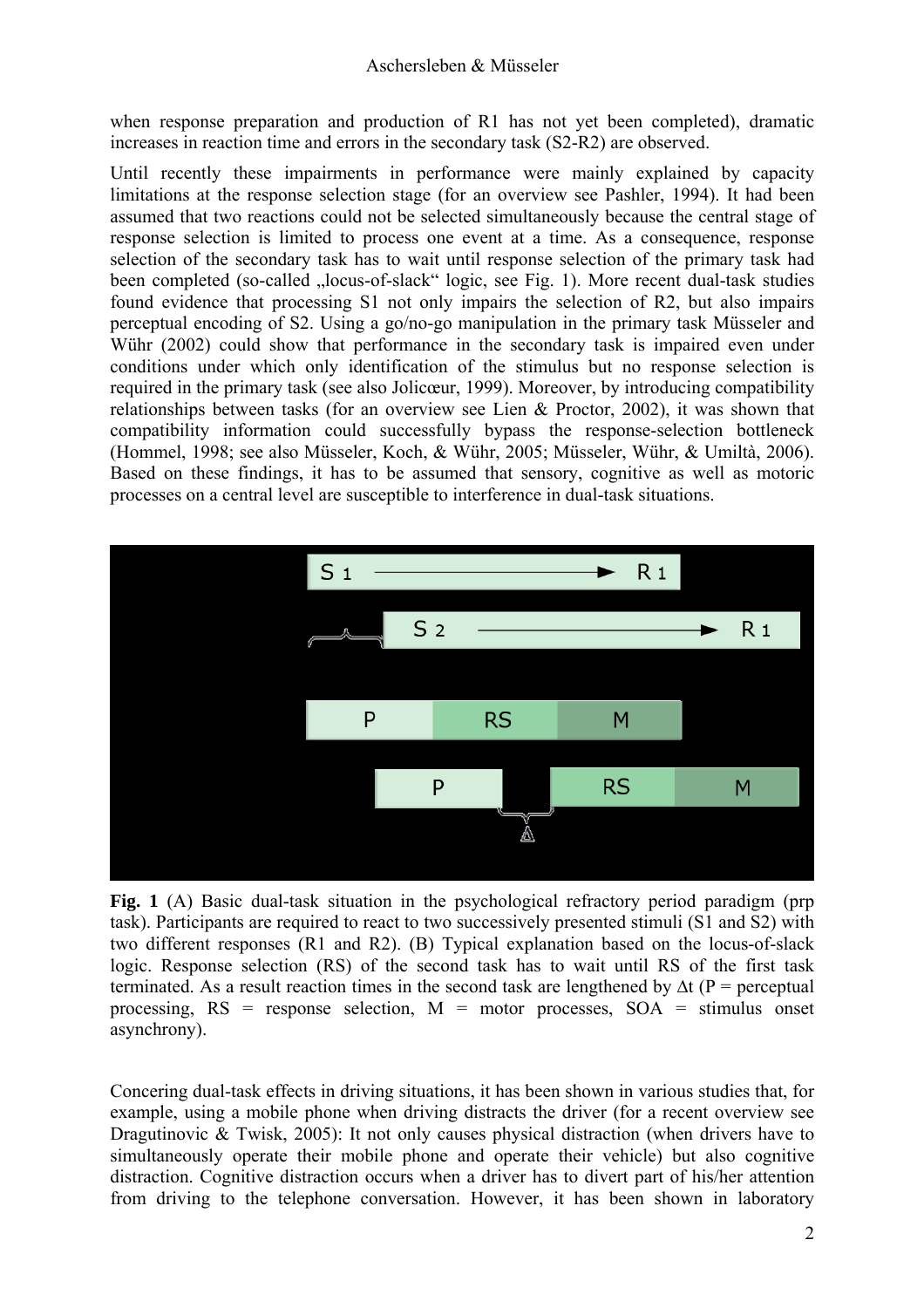research (see previous paragraphs) that the ability to divide one's attention between two simultaneous tasks is limited. Mobile phone use while driving could, therefore, negatively affect driving performance. Consequently, the results of several studies strongly suggest that using a mobile phone while driving can increase the risk of being involved in a road crash up to four times (Redelmeier & Tibshirani, 1997). In a simulated driving task study, Strayer and Johnston (2001) showed that telephone conversations resulted in a significant increase in reaction time to simulated traffic signals. Moreover during conversation, participants missed twice as many signals. Similarly, Tornros and Bolling (2005) reported impaired reaction time as well as increased amount of errors both during mobile phone dialing and conversation in a peripheral detection task, in which participants had to respond to a light stimulus that appeared in the participant's periphery with respect to the main driving focal point. In general, the conclusions of these studies are that the use of mobile phones negatively affects different aspects of a driver's performance: Reactions to traffic signals are slower, braking reactions are slower with shorter stopping distances, drivers miss more important traffic signals, they are inclined to riskier behaviour like accepting shorter gaps or making fewer speed adjustments or adjustments to dangerous road conditions.

In the present context, it is important to note that performance in dual-task situations decreases and susceptibility to interference in compatibility tasks increases in elderly people (Verhaegen, Steitz, Sliwinski, & Cerella, 2003; Pick & Proctor, 1999; Spieler, Balota, & Faust, 1996). It has been demonstrated in many experimental studies that dual task conditions are in particular demanding for elderly people. The age-related increase in interference has been commonly explained by a general slowing of cognitive processes, especially of attentional processes and executive functioning (e.g. Hartley & Little, 1999; Reuter-Lorenz, 2002; Salthouse & Somberg, 1982; but see also Lindenberger & Baltes, 1994). Based on a meta-analysis of 34 studies on the effects of age on dual-task performance Riby, Perfect, and Stollery (2004) conclude that with increasing age tasks with a substantial controlled processing component showed greater dual task impairment than tasks that were relatively simple or relied on automatic processing. The latter tasks could be performed without a substantial interfering influence from the secondary task.

In many cognitive functions that are important for driving a car a reduced performance can be found with increasing age. A significantly reduced rate of information processing and, thus, an increase in general reaction time can already be observed at the age of 45 years (Stenneken, Aschersleben, Cole, & Prinz, 2002; Stern, Oster, & Newport, 1980). Especially with increasing complexity of the tasks disproportionate impairments in the performance of elderly people are obtained (Dobson, Kirasic, & Allen, 2002; Kliegl, Krampe, & Mayr, 2003; Li, Lindenberger, Hommel, Aschersleben, Prinz, & Baltes, 2004). The ability to discriminate relevant from irrelevant information is most impaired in elderly people if they have to perform the task under time pressure (Plude & Hoyer, 1986). However, the ability to select information in a fast and efficient way is especially important when driving a car.

Thus, a whole range of psychological (e.g. reduced memory span, reaction time, divided attention, sustained attention) as well as physiological (reduced vision and hearing abilities, reduced fine motor skills) functions are impaired with increasing age, which should have a negative influence on the roadworthiness. Nevertheless, accident statistics draw a different picture (Cohen, 2001). The risk to cause an accident is rather high immediately after the successful application for a driving license, then declines (between the age of 18 to 25 years) and is constant until the age of 65 years. Only after the age of 65 years, risk to cause an accident slightly increases again (HUK-Verband, 1994). The reasons for this somewhat unexpected pattern might be found in the use of compensatory strategies in elderly people. Older drivers avoid critical situations like rush-hour traffic, driving at night or under bad weather conditions (Hartenstein, 1995; Stutts, 1998). They do not drink and drive, use well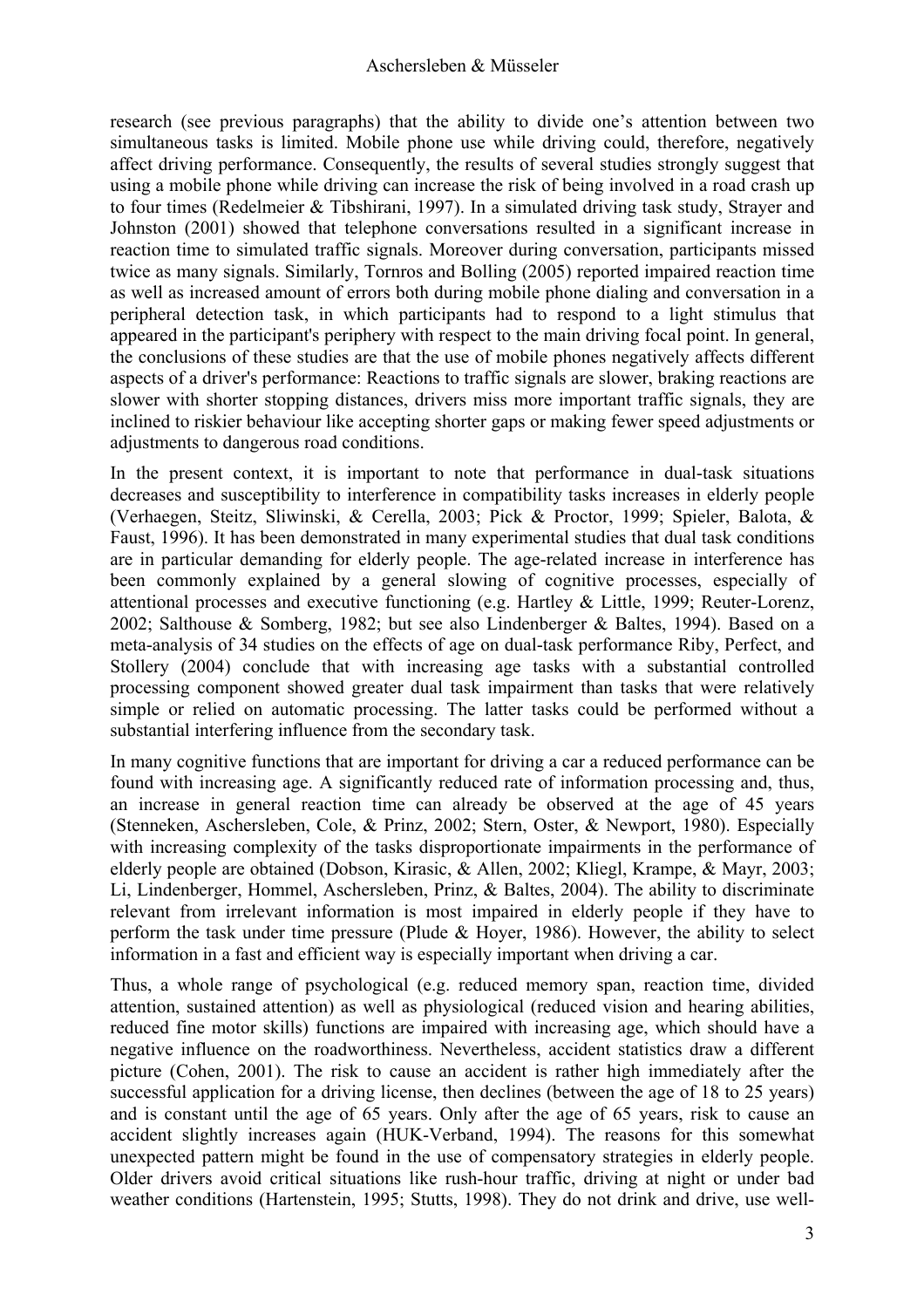known routes and drive at slower tempi (Cox & Cox, 1998). Finally, a shift towards more serial operation of controls can be observed that probably represents a compensatory mechanism allowing older drivers to maintain their level of performance (Hakamies-Blomqvist, Mynttinen, Backman, & Mikkonen, 1999). In sum, situations requiring an increased level of cognitive effort are avoided. The most frequent causes of an accident in older drivers are driving errors made at intersections and junctions, rear-end collisions and overlooked traffic signs (Cox & Cox, 1998; Praxenthaler, 1995). This again suggests an increase of accidents in situations with cognitive overload. On the other hand, older drivers only rarely cause accidents as a result of driving while intoxicated, because of speeding or inadequate overtaking (Praxenthaler, 1995).

It seems that older drivers develop compensatory strategies that allow them to compensate for their sensory, motoric as well as cognitive shortcomings (e.g. Sommer, Falkmer, Bekiaris, & Panou, 2004). Older drives do not necessarily drive worse, however, as it is not always possible to avoid problematic and demanding traffic situations (e.g. driving at night) elderly people drive with higher cognitive load. Thus, it is important to study the influence of this fact on reactions, in critical situations in which a coordination of different tasks is required. As critical situations cannot always be avoided and, therefore, elderly people might also get into driving situations, in which their compensatory strategies do not work, the aim of the present research is to, first, determine those situations that are especially impairing for elderly people and, second, to make these situations less dangerous by suggesting appropriate designs.

#### **First Results**

While driving a car the driver often has to immediately react to visual information that is spatially localized (e.g. avoiding obstacles that suddenly appear at the right side of the road). From compatibility research it is well known that speed as well as accuracy of a spatial reaction is influenced by the spatial location of the imperative stimulus. A stimulus that is presented ipsilateral (at the same side at which the reaction is required) results in faster responses and less errors than a stimulus that is spatially non-corresponding with the required reaction. In classical compatibility theories, this pattern of results is explained by an automatic activation of the corresponding reaction that in the case of an incompatible situation has to be inhibited first before the correct response can be performed (Kornblum, Hasbroucq, & Osman, 1990). The question about the influence of compatibility effects in driving situations has been mostly ignored in research. Exceptions are studies by Wang and colleagues. Wang, Proctor, and Pick (2003) analyzed the influence of warning signals in a collision avoidance system on steering responses. Participants were told that tones presented to the left or right ear were warning signals from a collision avoidance system. They were instructed that the signals indicated the location of the danger source, from which they were to turn away, or the escape direction, toward which they were to turn. Spatial compatibility effects predict that it would be most beneficial to have the tone correspond to the desired response direction. Due to the stimulus valence of warning signals - you typically turn away from sounds created by hazards – an avoiding behavior, i.e., turning away from the warning tone, might be more compatible than responding toward it. Wang et al.'s (2003) results showed a typical spatial compatibility effect, suggesting that spatial compatibility was the primary factor influencing performance. More recently, though, Wang, Pick, Proctor, and Ye (2007) found that when participants were engaging in a simulated driving scenario, they were faster at turning away from the collision avoidance signal rather than toward it. This latter result suggests that, when driving, humans' responses to warning signals may follow valence compatibility principles – and not the principles of spatial compatibility. However, response latencies in this study were  $\log -$  in the range of 4 seconds – because participants typically waited until they perceived the encroaching vehicle to respond, implying that the results may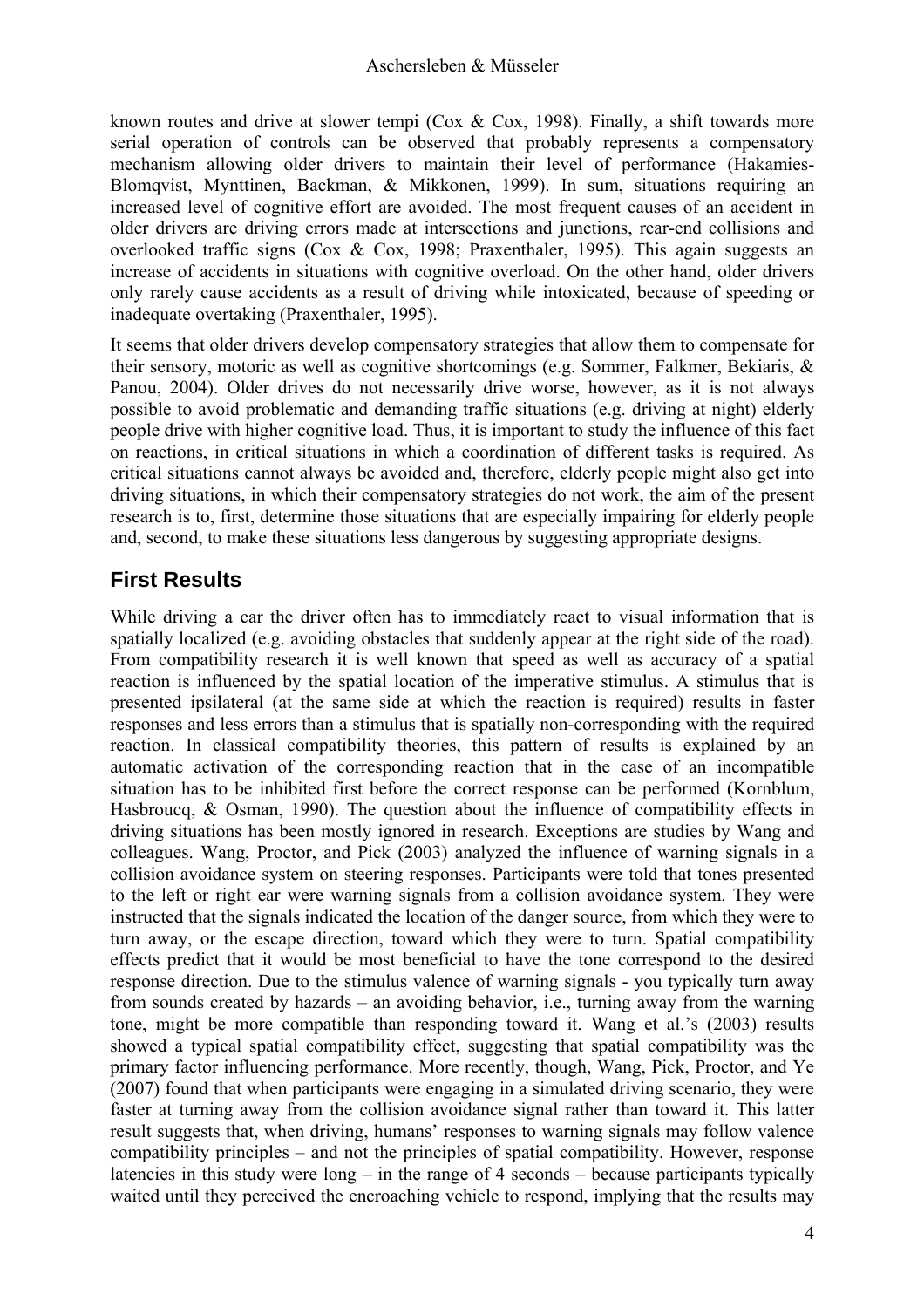have been due to participants directing attention in the direction of the impending threat to facilitate its detection.

The aim of our first experiments was to analyze whether a critical situation while driving a car (e.g. a pedestrian suddenly entering the road from the left or right side) results in a reversal of classical compatibility effects, similar to what had been reported by Wang et al. (2003). Classical compatibility theories would imply that first an automatic activation of the corresponding reaction (i.e. in the direction of the dangerous stimulus) takes place, which then has to be inhibited before the correct response can be selected. The question is whether this automatic activation of the ipsilateral response is the same in driving situations.

In the first five experiments 144 participants aged between 18 und 65 years took part. In a darkened room participants were seated in a car seat in front of a steering wheel and foot pedals. Short videos were presented via beamer. In all experiments a taxi driver scenario was realized. In a simulated driving situation, participants watched short videos, in which they approached an intersection and a pedestrian entered the road from the left or the right side either calling the taxi by waving the arm or causing a critical situation by turning the back towards the driver. Participants were instructed to react as fast as possible by turning the wheel clockwise or counterclockwise either towards the location of the person or away from the person. Each trial was started by pressing a foot pedal.

In the first experiment, we tested whether the assumption of automatic ipsilateral response activation also holds in critical driving situations or if the compatibility effects depend on the meaning of the stimuli. Reaction time in the driving situation was compared with a control condition, in which neutral stimuli (diamond and square) were presented laterally. Here, participants also had to react as fast as possible by turning the wheel clockwise or counterclockwise. This first experiment was conducted with a group of young participants (mean age 21 years). Different to what had been predicted by classical compatibility theories reaction time in the critical situation (avoiding reaction; incompatible condition) was shorter than reaction to the person calling a taxi (compatible condition). In the control condition with neutral stimuli the usual compatibility effect (shorter reaction times with ipsilateral reaction) was observed. Thus, in critical situations the compatibility effects seem to be inverted indicating that the meaning of the stimuli is important (Müsseler, Aschersleben, Arning  $\&$ Proctor, 2007; Exp. 1). This interpretation was supported by the following experiments. Under conditions under which the pedestrians were presented peripherally, they were probably no longer interpreted as being dangerous stimuli and, as a consequence, the usual compatibility effect was observed (Müsseler et al., 2007; Exp. 2). In a third experiment, we were able to replicate the results obtained in the first experiment and also compared them with the results of a group of older drivers (mean age 62 years; Aschersleben, Arning, & Müsseler, in prep.). As expected we observed longer reaction times in the elderly participants, however, there was no interaction between age and compatibility indicating that the compatibility effect was not increased in the group of older drivers (see Fig. 2). One possible explanation for this somewhat unexpected result might be the fact that older drivers also are more experienced in driving.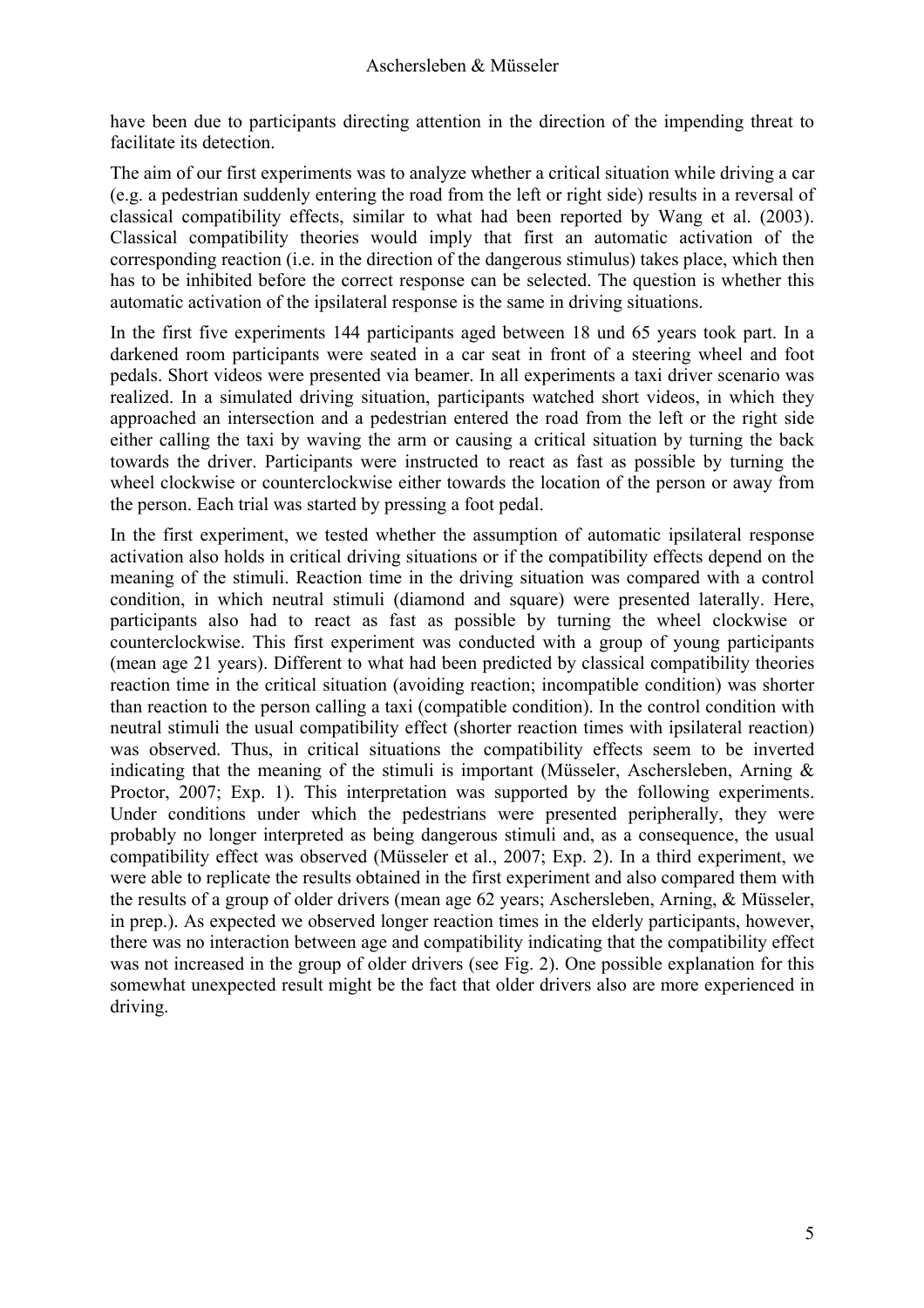

**Fig. 2** Reaction times (in ms) for the two tested aged groups and the compatible vs. incompatible condition.

Next, we extended the experimental design to analyze the influence of dual-task situations in car driving. Participants heard a spoken message from the navigation system just before the imperative stimulus (pedestrian) was presented. Thus, the primary task required to react with a left or right steering-wheel response to a pedestrian suddenly entering the street whereas the secondary task required listening (and later react) to the message from the navigation system. As this message consisted in an instruction concerning the driving direction ("turn left"). (right)") and therefore also contained spatial information, we were mainly interested in crosstask compatibility effects between the primary and the secondary task. Results indicate that when the pedestrian enters from the right (left) side, a right (left) message from the navigation system impairs performance as it conflicts with the left (right) steering-wheel response to avoid hitting the pedestrian. In other words, superior performance is observed when the spoken message and the direction of the steering-wheel response corresponded than when they do not. When testing a group of elderly people, we observed increased reaction times as well as the cross-task compatibility effect - but again no interaction between age and compatibility, indicating that the compatibility effect was not increased in the group of older drivers (Aschersleben et al., in prep.). To test the assumption that the decreasing performance with age in the dual-task situation is compensated by expertise in the elderly people, we tested professional drivers. First results indicate a reduced cross-task compatibility effect in a group of elderly professional drivers indicating the indeed two factors might be interacting here: age and expertise.

#### **Future Prospects**

The aim of the present project is to analyze the specific cognitive load of drivers in dual task situations. First results indicate that in critical situations a clear influence of the secondary task (e.g. a message from the navigation system) on the reaction time in the primary task. In further experiments we will analyze the influence of different stimulus modalities (e.g. auditory vs. visual) of the secondary task. Moreover, until now we only studied so-called functionally dependent tasks, that is the information provided by the secondary task was relevant for the primary task. If the same pattern of results can be obtained in functionally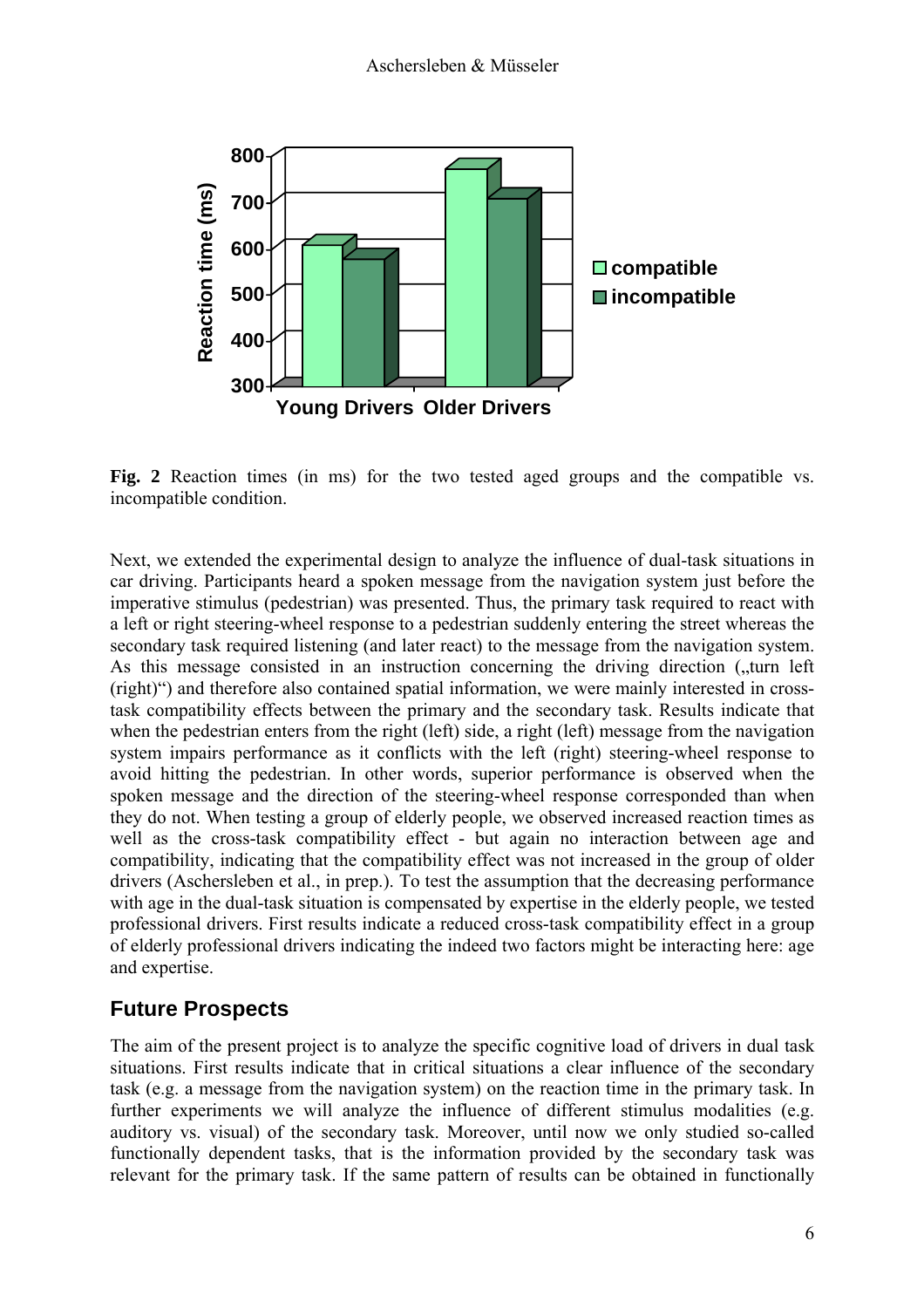independent tasks (e.g. manipulation of the car radio) is an empirical question, which will be analyzed in further studies.

#### **Literature**

- Aschersleben, G., Arning, K., & Müsseler, J. (in prep.). *Age-related differences in critical driving situations: The influence of dual-task situations and S-R compatibility.* Manuscript in preparation.
- Cohen, A. S. (2001). Leistungsanforderungen und –möglichkeiten der Senioren als Fahrzeuglenker. In A. Flade, M. Limbourg, & B. Schlag (Hrsg.), *Mobilität älterer Menschen* (S. 241-258). Opladen: Leske & Buldrich.
- Cox, A. B., & Cox, D. J. (1998). Compensatory driving strategy of older people may increase driving risk. *Journal of the American Geriatrics Society, 46*(8), 1058-1059.
- Dobson, S. H., Kirasic, K. C., & Allen, G. L. (1995). Age-related differences in adults' spatial task performance: Influences of task complexity and perceptual speed. *Aging & Cognition, 2*(1), 19-38.
- Dragutinovic, N. & Twisk, D. (2005). *Use of mobile phones while driving effects on road safety*. R-2005-12, SWOV Institute for Road Safety Research, The Netherlands.
- Hakamies-Blomqvist, L., Mynttinen, S., & Backman, M. (1999). Age-related differences in driving: are older drivers more serial? *International Journal of Behavioral Development, 23*(3), 575-589.
- Hartenstein, W. (1995). Das "Älterwerden" der Autofahrer-Population: Größenordnungen, Fahrgewohnheiten, Einstellungen, Auswirkungen. In J. Lindlacher (Ed.), *Ältere Menschen im Straßenverkehr. Schriftenreihe Straßenverkehr, Bd. 34* (pp. 16-24). München: ADAC.
- Hartley, A. A., & Little, D. M. (1999). Age-related differences and similarities in dual-task interference. *Journal of Experimental Psychology: General, 128*(4), 416-449.
- Hommel, B. (1998). Automatic stimulus-response translation in dual-task performance. Journal of Experimental Psychology: Human Perception & Performance, 24(5), 1368-1384.
- HUK-Verband. (1994). *Fahrzeugsicherheit 90*. München: Büro für Kfz-Technik der Haftpflichtversicherer, Autoversicherer und Rechtschutzversicherer e. V.
- Jolicœur, P. (1999). Dual-task interference and visual encoding. *Journal of Experimental Psychology: Human Perception and Performance, 25*, 596-616.
- Kliegl, R., Krampe, R. T., & Mayr, U. (2003). Formal models of age differences in task complexity effects. In U. Staudinger & U. Lindenberger (Eds.), *Understanding human development: Life-span psychology in exchange with other disciplines* (pp. 289-313). Dordrecht: Kluwer.
- Kornblum, S., Hasbroucq, T., & Osman, A. (1990). Dimensional overlap: Cognitive basis for stimulus-response compatibility: A model and taxonomy. *Psychological Review, 97*, 253-270.
- Li, S.-C., Lindenberger, U., Hommel, B., Aschersleben, G., Prinz, W., & Baltes, P. (2004). Transformations in the couplings among intellectual abilities and constituent cognitive processes across the life span. *Psychological Science, 15*(3), 155-163.
- Lien, M. C., & Proctor, R. W. (2002). Stimulus-response compatibility and psychological refractory period effects: implications for response selection. *Psychonomic Bulletin & Review, 9*(2), 212-238.
- Lindenberger, U., & Baltes, P. B. (1994). Sensory functioning and intelligence in old age: A strong connection. *Psychology and Aging, 9*(3), 339-355.
- Müsseler, J. & Wühr, P. (2002). Response-evoked interference in visual encoding. In Prinz, W. & Hommel, B. (Eds.) *Attention and Performance XIX: Common Mechanisms in Perception and Action* (pp. 520-537). Oxford, UK: Oxford University Press.
- Müsseler, J., Koch, I., & Wühr, P. (2005). Compatibility effects with irrelevant locations in dual task: A crosstask Simon effect. *European Journal of Cognitive Psychology, 17*, 708-72.
- Müsseler, J., Wühr, P., & Umiltà, C. (2006). Processing of irrelevant location information under dual-task conditions. *Psychological Research, 70,* 459-46.
- Müsseler, J., Aschersleben, G., Arning, K., & Proctor, R. W. (2007). *Spatial compatibility and affective valence compatibility in natural scenes*. Manuscript submitted for publication.
- Pashler, H. (1998). *Attention*. Hove, UK, Psychology Press.